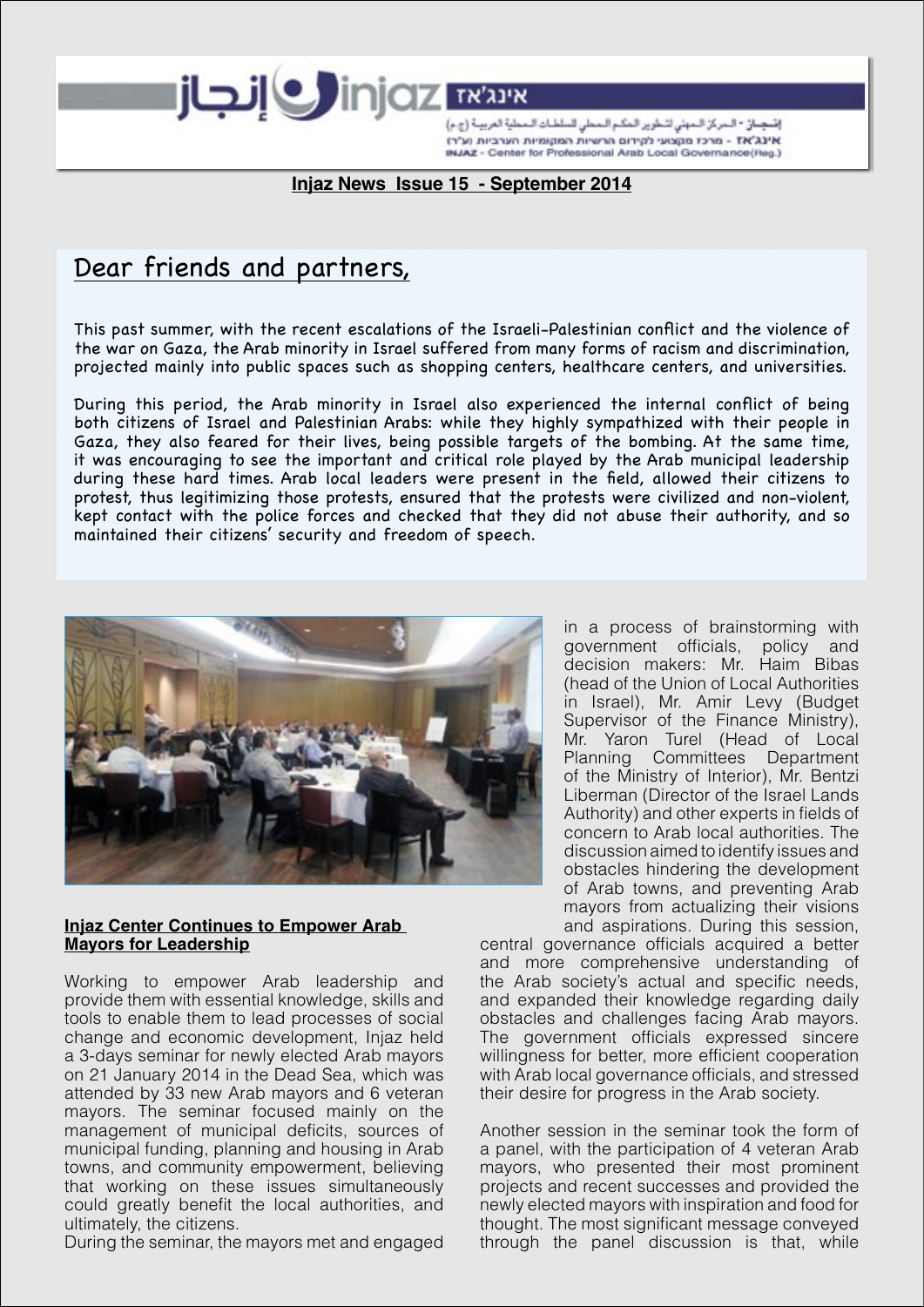success depends largely on the characteristics of the community and the town, the most critical ingredient for success is a proactive mayor, who assumes responsibility over the situation, takes the initiative to promote projects, and works according to a long-term strategic plan and vision.

## **Conference on Policy Research: "Funding and Income Sources for Arab Local Authorities"**



(From left to right) Eran Nitzan, Deputy Director of Budgets in the Finance Ministry; Ron Gerlitz, Co-Executive Director, Sikkuy; Shawki Hatib, Past Head of the National Committee of Arab Mayors; Abed Al-Salaam, Mayor of Iksal; Ayman Seif, Director of the Authority for Economic Development for the Arab Sector in the Prime Minister's Office; Dr. Nahum Ben-Eliya, Academic Research Director

In March 2014, Injaz Center, in partnership with Sikkuy launched the new policy research on tax rates in Arab municipalities, the product of our joint Bridges to Equality project. well- and diverselyattended conference in Nazarethdemonstrated the importance and power of bringing together, around one table, senior government representatives and Arab mayors to advance cooperative efforts to achieve equal allocations of government resources and budgets to Arab citizens. The conference marked the publication of the path-breaking Sikkuy-Injaz policy research/ recommendations. "Funding and Income Sources for Arab Local Authorities".

The research refutes the widely-held misconception that low tax collection rates by Arab municipalities are the major cause of budget disparities between Arab and Jewish municipalities. Instead we found



that the key factor causing the low income and very limited funding sources of the Arab municipalities when compared to neighboring Jewish towns, is the extremely limited base of non-residential tax-paying properties (commercial and governmental) within the Arab towns. This is the result of successive government's failure to develop commercial and industrial zones in the Arab localities and the failure to locate large government facilities in Arab towns. The research findings maintain that blaming the Arab municipal leaders as holding primary responsibility for the budget inequalities constitutes not only a mistaken policy analysis but is an example of victim blaming that should be rejected by all stakeholders who are committed to equality and social justice.

## **Working with the Senior Officials in Arab Local Authorities**

The fifth seminar of the Forum was dedicated to Social Welfare and took place in Jerusalem on 30-31 January, with participation of 29 Arab senior officials, including Heads of Social Welfare Departments from several Arab local authorities. The first session focused on dealing with obstacles preventing the optimal utilization of budgets for social welfare departments, while presenting statistical data and operative recommendations, based on a research Injaz Center conducted in partnership with Sikkuy (Association for the Advancement of Civic Equality). During this session the participants were encouraged to see the importance of developing the social welfare departments as a means to spur community development, resulting in great social and economic benefits and contributing to the creation of a more flourishing and prosperous economy in Arab towns.

The seminar also included a special panel, with the participation of **Mr. Moti Vinter** (Deputy Director of the Ministry of Social Affairs and Social Services), **Ms. Galit Raichman** (Deputy Director



of Budgeting and Economic Department in the Ministry of Social Affairs and Social Services), and **Ms. Ahova Krekover** (Head of Organizational Management of Local Authorities in the Ministry of Social Affairs and Social Services), in which they discussed with the participants the budgets utilization of Arab social welfare departments, and policies of the Ministry for the appointments of social workers in Arab municipalities, in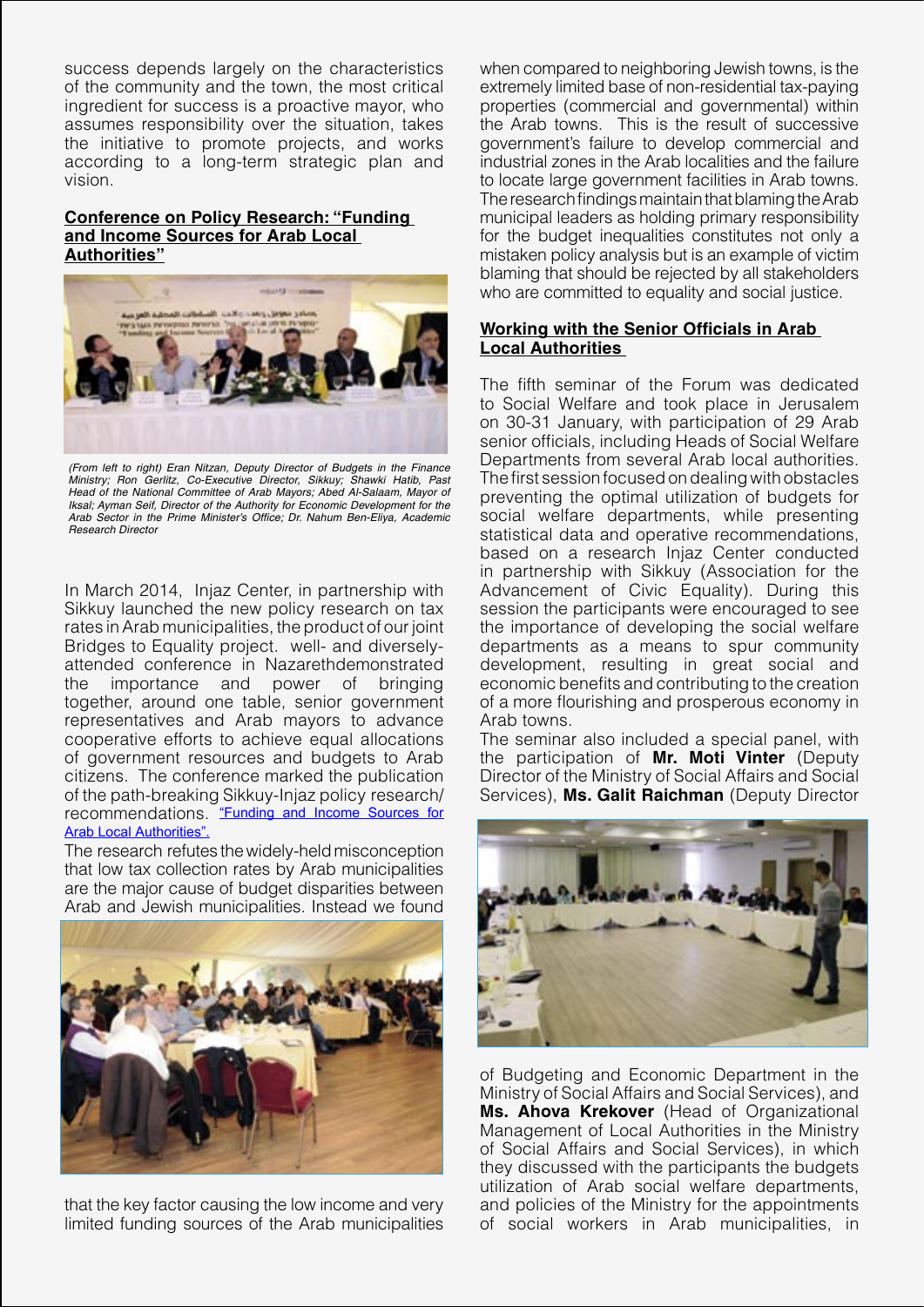comparison to Jewish municipalities.

Another session in the seminar was led by **Mr. Amin Taha** (expert in social welfare budgeting, budget management and budget analysis), who provided the participants with the tools to deal efficiently with the complexity of the social welfare department budgets.

On 29-30 May, the sixth seminar of the Forum was held in Jerusalem, focusing on reducing disparities between Arab and Jewish communities in the field of education. During the first session of the seminar, 20 Arab senior officials and heads of education departments engaged in a discussion with **Mr. Naser Abu Sa** (consultant of the Minister of Education), who presented Ministry of Education policies intended to close the gaps between Arab and Jewish communities, and contribute to creating a highly educated new generation of Arab citizens who could eventually join the social and economic activities on both the national and the local levels.

The second day of the seminar included a thorough, comprehensive discussion with **Mr. Tamir Ben Moshe** (Deputy Director of the Ministry of Education), who addressed specific challenges facing education departments in Arab local authorities. Concluding the session, Mr. Ben Moshe encouraged the participants to approach him more often for advice, and stressed his willingness to go through an expanded process of joint problem-solving with the participants.

#### **Additional Property Tax Revenues Granted to Arab-Bedouin Local Authorities Not Enough**

In the recent article **"Please Implement Properly"** by **Ghaida Rinawie-Zoabi**, Executive Director of Injaz Center, published in the financial journal **The Marker** on 8 September 2014 (see translation attached), shecriticizes the government's distribution of tax revenues collected from commercial and industrial zones in the Negev. Despite the additional tax revenues to be granted to Arab-Bedouin towns, the new distribution is not enough to overturn the unjust policy of lower resource allocations to Arab municipalities as opposed to Jewish ones. However, she acknowledges that this step could be a significant starting point towards a gradual increase in Arab local authorities' budgets, and makes Injaz's work all the more critical, in its endeavor to empower these local authorities with the ability to better manage and utilize their increased income.

## **Mapping of Government Calls for Proposals**

Injaz Center's R&D unit is currently conducting a mapping of all calls for proposals that were published by government institutions in the past three years, in order to determine which calls for proposals Arab local authorities responded to, which were approved, and which were rejected. The research also examines the reasons for rejection and/or not responding to these calls for proposals.

Upon the completion of the research, we will use the findings as a tool for advocacy, working with government officials to alter the criteria of these calls for proposals to better meet the Arab community's particular needs and characteristics; at the same time, we will work with senior officials in Arab local authorities to enhance their capacity to properly respond to these calls for proposals.

What is particularly worth noting is that government institutions publish several calls for proposals every year, providing local authorities with tens of millions of shekels. Therefore, enhancing the Arab local authorities' capacity to better respond for these calls for proposals has great potential towards increasing their income and improving their socio-economic status.

#### **Creating Regional Networking for Economic Development**

Realizing the tremendous power of cooperative efforts and collaborations to improve economic development, Injaz Center came to the strategic decision to carry out a special project aiming to establish partnerships between neighboring municipalities in three clusters: the Northern Triangle, the Southern Triangle, and the Western Galilee. The goal of this project involves establishing regional networking and a joint vision for economic development.

Over the past six months, Injaz Center introduced the concept of regional networking to Arab mayors throughout the country, and succeeded in recruiting 9 Arab mayors and their senior official staff to join a process of regional economic development, by convincing them of the great benefits it could yield to their towns and their regions as a whole. Mayors and senior officials expressed great enthusiasm about the cooperation with Injaz Center and sincere willingness to commit to a long-term process that would lead to adopting Injaz's values of innovation, dedication, professionalism, efficiency and public participation.

In the three clusters, a municipal steering committee is currently operating and working to reach a consensus regarding planning and implementing a joint project that could yield the greatest economic benefits for the cluster.

A particular achievement in the Southern Triangle was the decision to establish a regional management corporation, a statutory body with legal status, which would be charged with better managing, developing and expanding "Lev